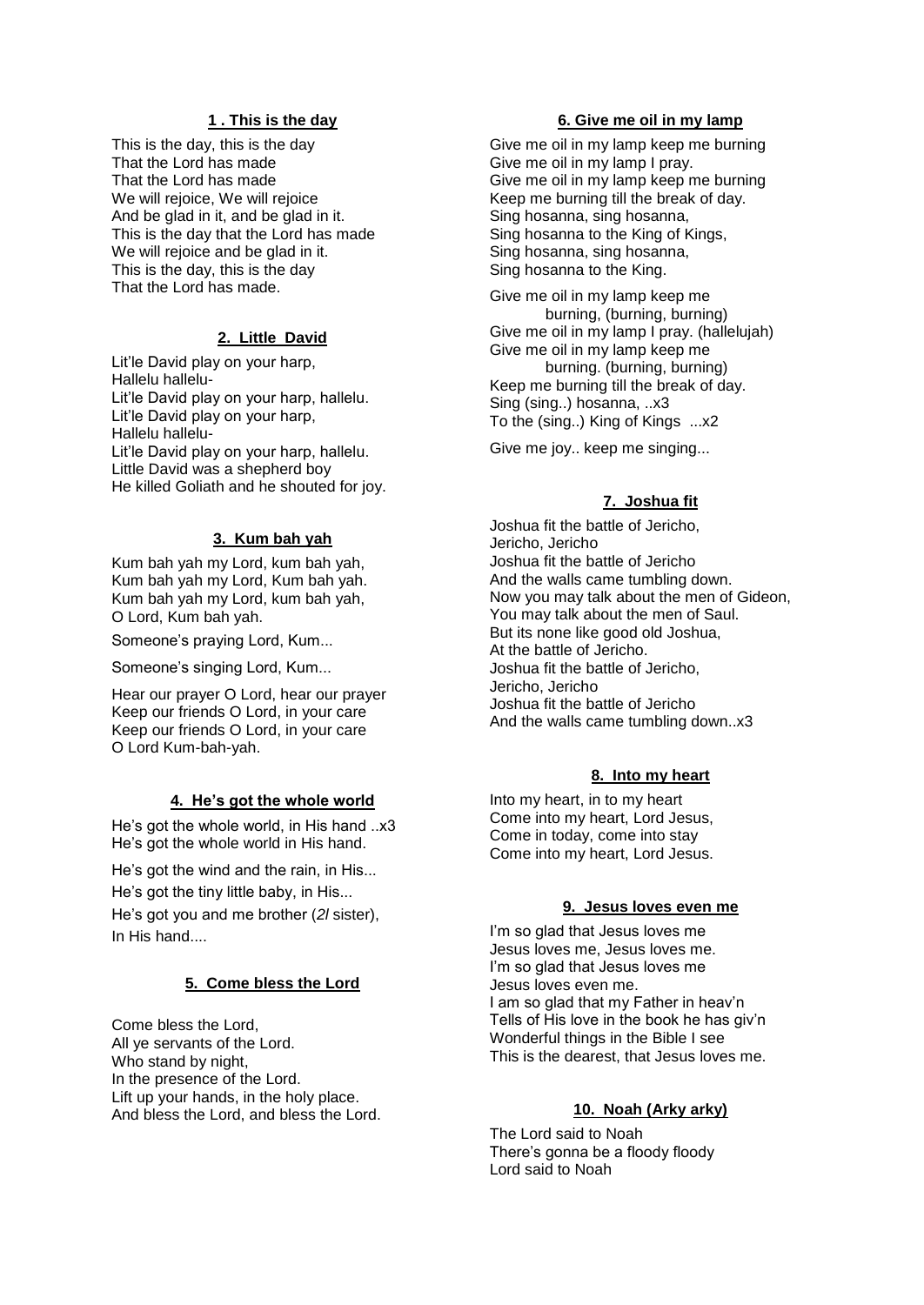There's gonna be a floody floody Get those children Out of the muddy muddy Children of the Lord.

Now Noah he builded He builded an arky arky Noah he builded He builded and arky arky Called his children Into the arky arky Children of the Lord.

It rained and it poured For fourty long daisy daisy Rained and it poured For fourty long daisy daisy He lead all those (clap) Animals crazy crazy Children of the Lord

And Noah he builded He builded an alter alter Noah he builded He builded an alter alter Then God blessed his Sons and daughters daughters Children of the Lord Children of the Lord ...x2

# **11. I will sing of the mercies**

I will sing of the mercies of the Lord forever, I will sing, I will sing. I will sing of the mercies of the Lord forever I will sing of the mercies of the Lord.

With my mouth.. will I make known Thy faithfulness.. Thy faithfulness With my mouth.. will I make known Thy faithfulness to all generations.

I will sing of the love of Jesus Christ forever...

I will preach of the grace which saves all men forever...

I will pray for the Kingdom to increase forever...

# **12. I've got peace**

I've got peace like a river I've got peace like a river I've got peace like a river in my soul. I've got peace like a river I've got peace like a river I've got peace like a river in my soul.

I've got love a like an ocean..

I've got joy like a fountain..

I've got peace like a river, I've got love like an ocean, I've got joy like a fountain in my soul...

## **13. The B I B L E**

The B I B L E, Yes thats the book for me I stand alone on the Word of God The B<sub>IBI</sub>F

# **14. John 17:3**

And this is eternal life That they may know me The only true God and Jesus Christ Whom you have sent.

## **15. Only a boy named David**

Only a boy named David, Only a little sling Only a boy named David, But he could play a sling Only a boy named David, Only a replete brook Only a boy named david, There are five little stones he took

And one little stone went into the sling And the sling went round and round And one little stone went into the sling And the sling went round and round And round & round and round & round and round & round and round And one little stone went up in the air And the giant-came-tum-bling-down

## **16. God is so good**

God is so good, God is so good God is so good, He's so good to me.

God loves me so, God loves me so God loves me so, He's so good to me.

God answers prayer, God answers prayer God answers prayer, He's so good to me.

#### **17. Deep and wide**

Deep and wide, deep and wide, There's a fountain flowing deep and wide. Deep and wide, deep and wide, There's a fountain flowing deep and wide.

## **18. If you're happy**

If you're happy and you know it, Clap your hands -- (*clap-clap*) If you're happy and you know it, Clap your hands -- (*clap-clap*) If you're happy and you know it, And you surely want to show it,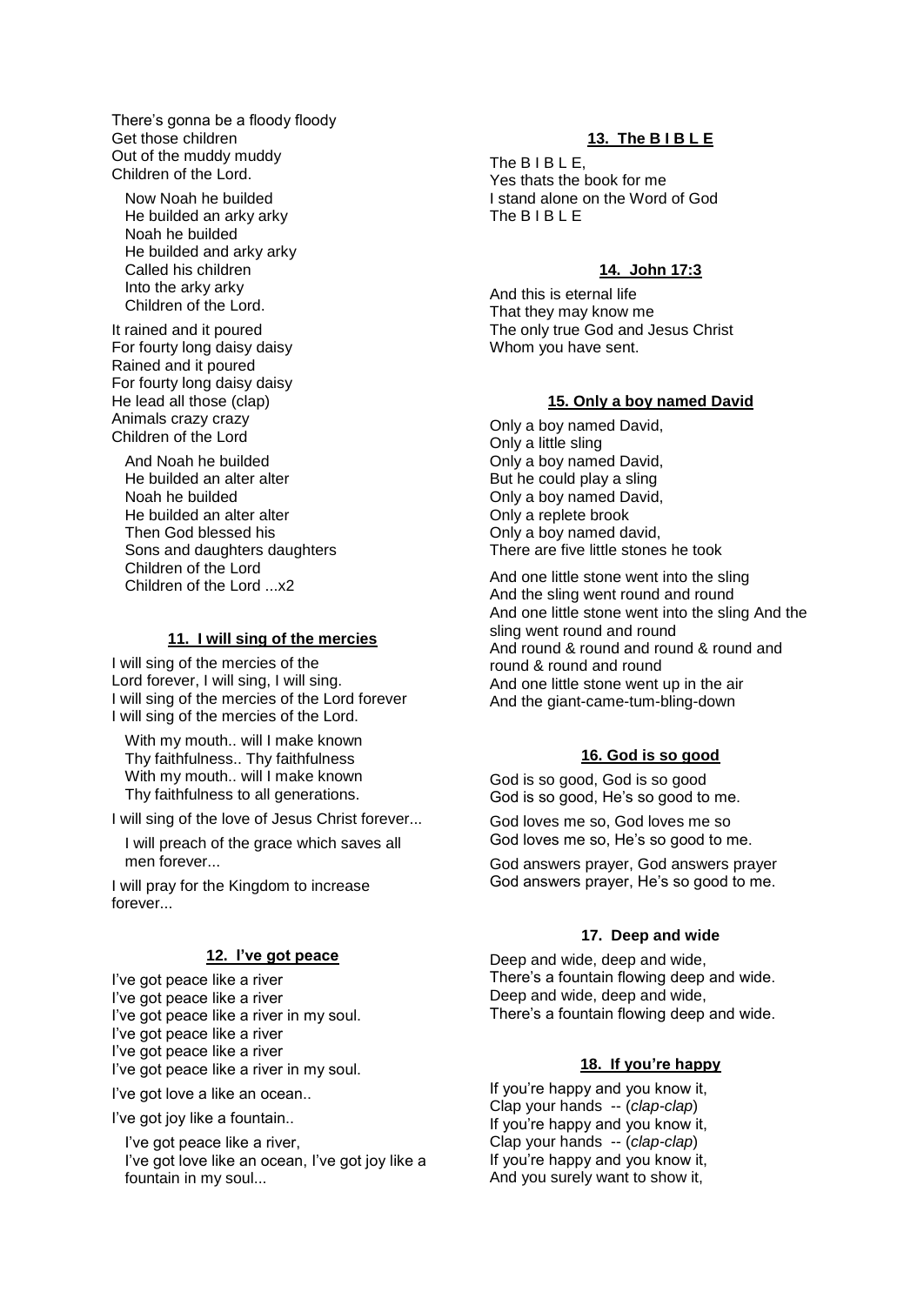If you're happy and you know it, Clap your hands -- (*clap-clap*)

If you're happy and you know it, Stamp your feet -- (*stamp-stamp*)

If you're happy and you know it, Say amen -- am-en

If you're happy and you know it, do all three - *clap-clap*, *stamp-stamp*, am-en

## **19. Fishers of men**

I will make you fishers of men, Fishers of men, fishers of men. I will make you fishers of men, If you follow me. If you follow me, If you follow me I will make you fishers of men If you follow me.

Here Christ's calling come unto me, Come unto me, come unto me. Here Christ's calling come unto me I will give you rest I will give you rest, I will give you rest, Here Christ calling come unto me I will give you rest.

## **20. There is Power**

There is power, in the name of Jesus There is power, in the name of Jesus There is power, in the name of Jesus There is power in the wonderful name.

There is glory..

There is healing..

There is salvation..

# **21. All night, all day**

Day is dying in the west Angels watching over me my Lord Sleep my child and take your rest Angels watching over me. All night, all day, Angels watching over me my Lord All night, all day, Angels watching over me. All night, all day, Angels watching over me my Lord All night, all day, Angels watching over me. Angels watching over me.

## **22. He's still working on me**

He's still working on me To make me what I ought to be It took Him just a wink to make the Moon and stars The Sun and the Earth and Jupitor and Mars How long being patient He must be He still working on me

# **23. Jesus loves me**

Jesus loves me this I know For the Bible tells me so Little ones to Him belong They are week but He is strong.

Yes, Jesus loves me, Yes, Jesus loves me, Yes, Jesus loves me, The Bible tells me so.

## **24. Jesus loves the little children**

Jesus loves the little children All the children of the world. Red and yellow, black and white They are precious in His sight Jesus loves the little Children of the world

Jesus died for all the children... Jesus rose for all the children... Jesus lives for all the children...

# **25. Go tell it on the mountain**

Go tell it on the mountains Over the hills and everywhere Go tell it on the mountains That Jesus Christ is born.

While shepherds kept their watching, Over silent cloister night We go through other heavens Where shown a holy light

Down in the lonely manger The humble Christ was born And God has sent salvation That blessed Christmas morn

# **26. This is my Comandment**

This is my commandment That you love one another That your joy may be full This is my commandment That you love one another That your joy may be full That your joy may be full That your joy may be full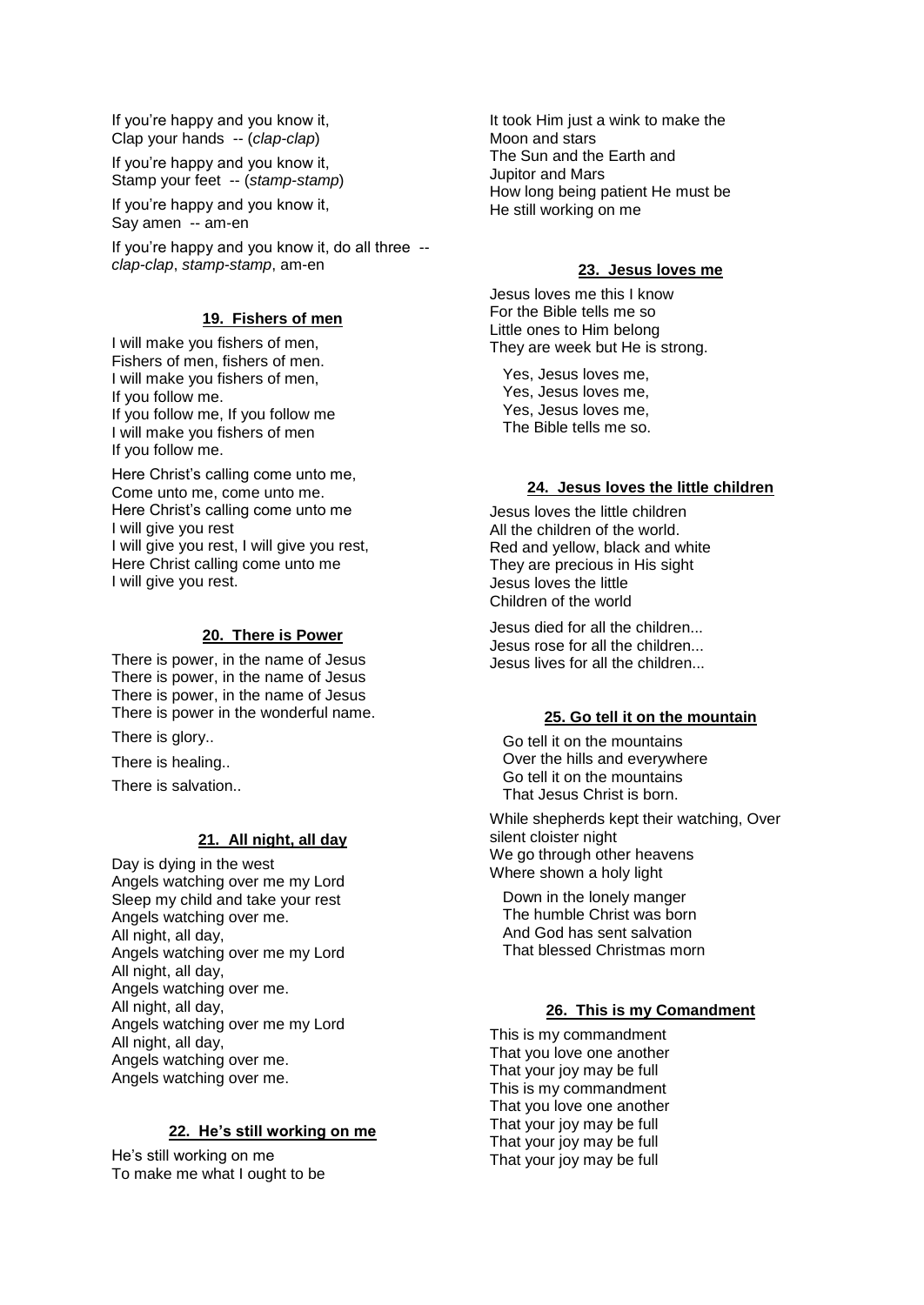## **27. Thank you Lord**

Thank you Lord, for saving my soul Thank you Lord, for making me whole Thank you Lord, for giving to me Thy great salvation so full and free

## **28. I may never**

I may never march in the infantry Ride in the cavalry, shoot the artillery. I may never zoom over the enemy But I am in the Lord's army. I am in the Lord's army. I am in the Lord's army.

## **29. His banner over me is love**

He brought me to his banqueting table His banner over me is love ..x3 His banner over me is love.

He lifted me up in to heavenly places His banner over me is love ..x3 His banner over me is love.

Jesus is the rock of my salvation His banner over me is love ..x3 His banner over me is love.

The Lord is mine and I am His...

He is the wine and we are the branches...

#### **30. I've got a joy**

I've got a joy, joy, joy, joy Down in my heart ..x3 I've got a joy, joy, joy, joy Down in my heart Down in my heart to stay

And I'm so happy, so very happy I've got the love of Jesus in my heart, In my heart. And I'm so happy, so very happy I've got the love of Jesus in my heart

I've got the love of Jesus, Love of Jesus down in my heart ..x3

I've got the peace that passeth Understanding down in my heart ..x3

I know the devil dosen't like but it's Down in my heart ..x3

I've got the wonderful love of my blessed redeemer way down in the depths of my heart ..x3

#### **31. Rejoice in the Lord**

Rejoice in the Lord always And again I say rejoice ..x2 Rejoice, rejoice And again I say rejoice.

## **32. Do Lord**

Do Lord O do Lord, O do remember me ..x3 Way beyond the blue.

I've got a home in gloryland That outshines the sun ..x3 Way beyond the blue.

I took Jesus as my Saviour, You take him too ..x3 While He is calling you.

# **33. Halleu, hallelu**

Halelu, hallelu, hallelu, hallelujah Praise ye the Lord ..x2 Praise ye the Lord, hallelujah ..x4 Praise ye the Lord

#### **34. Wide as the occean**

Wide wide as the occean High as the heavens above Deep, deep as the deepest sea Is my Saviours love

I am so unworthy Still I'm a child of his care For His word teaches me That His love reaches me everywhere

## **35. This little light**

This little light of mine I am gonna let it shine Let shine, let it shine, let it shine ..3x

Hide it under a bushel, NO! I'm gonna let it shine...

I'm gonna sing and pray, And preach all the time...

Dont let Satan blow it up I am gonna let it shine...

Let it shine till Jesus comes I am gonna let it shine...

# **36. Oh how I love Jesus**

Oh how I love Jesus ..x3 Because He first loved me

There is a name I love to hear I love to sing its worth It sounds like music in my ear The sweetest name on earth.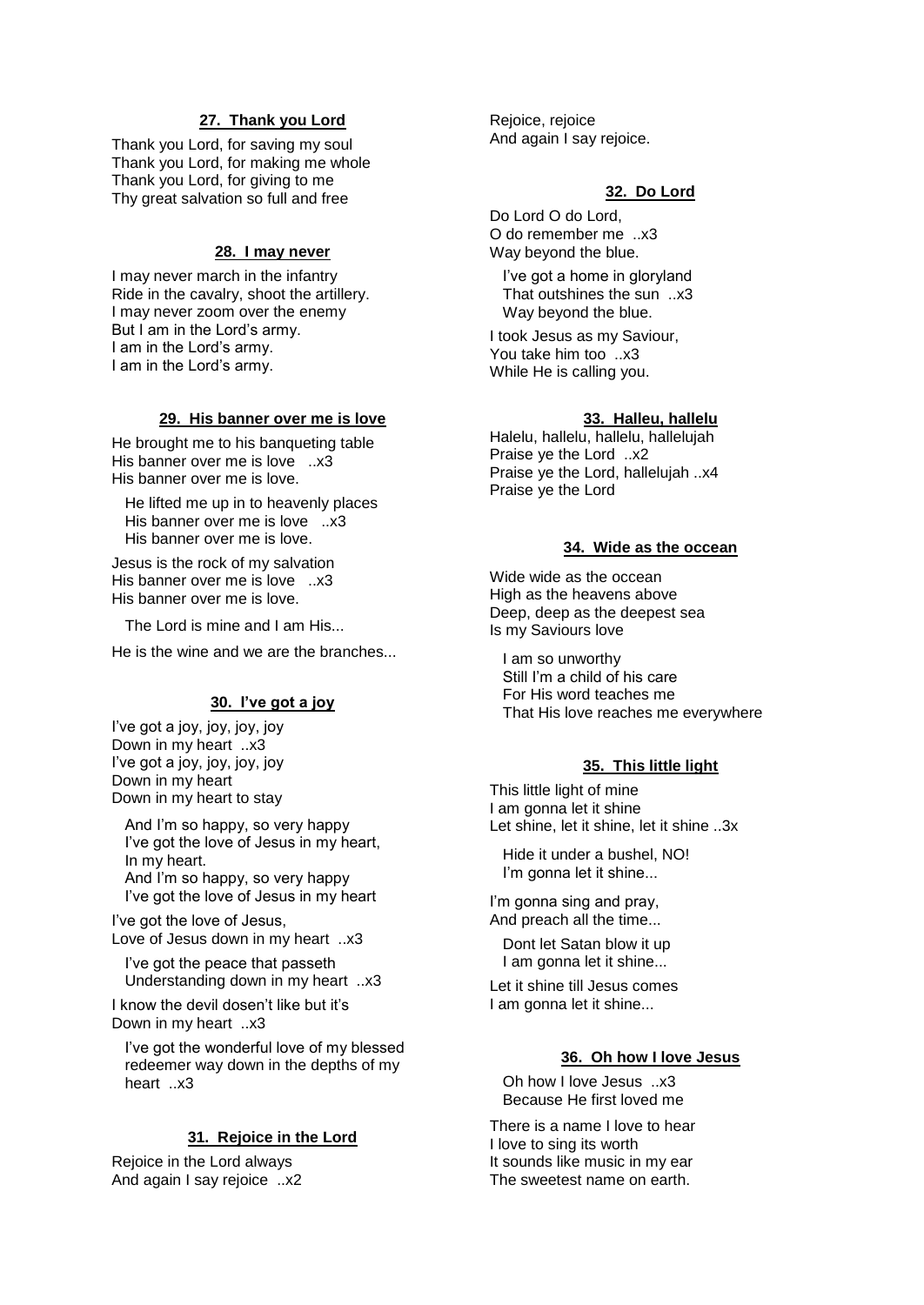It tells me of a Savior's love Who died to set me free It tells me of His precious blood The sinners perfect plea

It tells of One whose loving heart Can feel my deepest woe Who in each sorrow bears a part That none can bear below

 $O$  how I love Jesus  $x3$ Because He first loved me

## **37. Come praise the Lord**

Day or night, we will praise the Lord ..x3 Are you children? Come praise the Lord

Rain or shine, we will praise the Lord ..x3 Are you children? Come praise the Lord

Big or small, we will praise the Lord ..x3 Are you children? Come praise the Lord

Soft or loud, we will praise the Lord ..x3 Are you children? Come praise the Lord Are you children? Come praise the Lord

## **38. Zacchaeus was**

Zacchaeus was a wee little man A wee little man was he. He climbed up in a zicamore tree For the Lord he wanted to see. And as the Saviour pass that way He looked up in the tree And he said: 'Zacchaeus you come down' We are going to your house today.

#### **39. Sunshine mountain**

Climb, climb up sunshine mountain Heavn'ly breezes flow Climb, climb up sunshine mountain Places all of glow. Turn, turn from sin and tiring Look to God on high Climb, climb up sunshine mountain You and I

## **40. Jesus in the morning**

Jesus, Jesus, Jesus in the morning Jesus at the noon time Jesus, Jesus, Jesus when the Sun goes down.

Love Him...; Serve Him...;

Praise Him...; Preach Him...

## **41. It's me, It's me o Lord**

It's me, it's me o Lord Standing in the need of prayer It's me, it's me o Lord Standing in the need of prayer Not my father, not my mother but It's me o Lord, Standing in the need of prayer. Not my sister, not my brother but It's me o Lord, Standing in the need of prayer.

# **42. Glory be to God**

Glory be to God on high, Hallelujah Glory be to God on high, Hallelujah Praise the Father Spirit Son, hallelujah Praise our God the three in one, hallelujah

Sing we praises unto thee, hallelujah For the truth that sets us free, hallelujah Sing we praises unto thee, hallelujah For the truth that sets us free, hallelujah

## **43. I'll be a little sun beam**

Jesus wants me for a sun beam To shine for Him each day In every way try to please Him At home, at school, at play

A sun beam, a sun beam Jesus wants me for a sun beam A sun beam a sun beam I'll be a sun beam for him

## **44. Is there anything**

Is there anything I can do for you? Is there anything I can do? For all the things you done for me Is there anything I can do?

I'm willing to be used to you Lord Whatever prize may be So with this anything I can do for you? Just make it known to me.

Is there anywhere I can go for you? Is there anywhere I can go? For the places you have made for me Is there anywhere I can go?

I'm willing to be used to you Lord Whatever prize may be So with this anywhere I can go for you? Just make it known to me. Just make it known to me.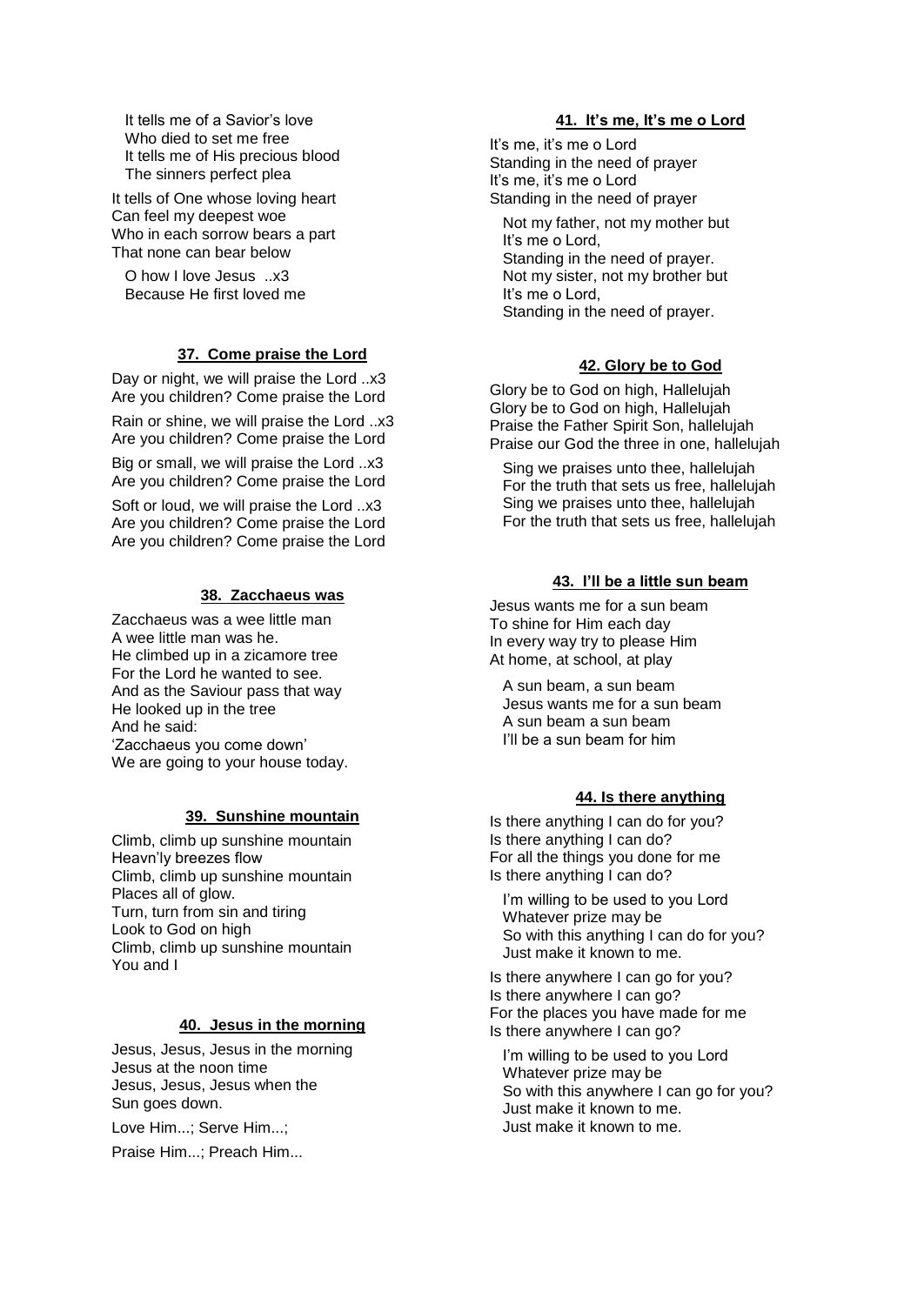## **45. With my whole heart**

With my whole heart, Lord let me love you With my whole heart None above you, praise about you With my whole heart

With my whole heart, Lord let me hear you With my whole heart Ever near you, help me hear you With my whole heart

With my whole mind, Lord let me love you With my whole mind None above you, praise about you With my whole mind

With my whole mind, Lord let me hear you With my whole mind Ever near you, help me hear you With mywhole mind

With my whole life, Lord let me love you With my whole life None above you, praise about you With my whole life

With my whole life, Lord let me hear you With my whole life Ever near you, help me hear you With mywhole life

## **46. Thy Word have I hid**

Thy word have I hid in my heart That I might not sing against thee That I might not sin, that I might not sin Thy Word have I hid in my heart.

## **47. Doxology**

Praise God from whom all blessings flow; Praise Him, all crea-tures here below; Praise Him above, ye heav'nly host; Praise Father, Son and Holy Ghost! x2 Amen

## **48. Come into His pressence**

Come into His pressence singing Hallelujah hallelujah hallelujah Come into His pressence singing Jesus is Lord, Jesus is Lord, Jesus is Lord

Praise our Lord together singing Worthy the lamb, worthy the lamb, Worthy the lamb Praise our Lord together singing Glory to God, glory to God, Glory to God, glory to God

## **49. We'll call him Jesus**

We'll call Him Jesus The name the angels whispered We'll call Him Jesus Come from heav'n to be our friend We'll call Him Jesus The sweetest name in all the world We'll call Him Jesus He'll save us from our sins

# **50. Alive, alive**

Alive alive alive for evermore My Jesus is alive, alive for evermore Alive alive alive for evermore My Je-sus is alive;

Sing hallelujah, sing hallelujah My Jesus is alive for evermore Sing hallelujah, sing hallelujah My Jesus is alive

## **51. Praise Him, praise Him**

Praise Him, praise Him all ye little children God is love, God is love. Praise Him, praise Him all ye little children God is love, God is love.

Love Him, love Him...

Thank Him, thank Him...

Serve Him, serve Him...

## **52. Grumblers**

In country town or city Some people can become Who spent their life in grumbling At everything around. O yes they always grumble No matter what we say For these are chronic grumblers And they grumble night and day, Whole day. Grumble on Monday, Tuesday, Wednesday, grumble on Thursday too Grumble on Friday, Saturday, Sunday Grumble on whole week thru ...x4

## **53. Saving me**

Saving me, setting me free Making me just what He wants me to be Letting me love, He is helping me grow That is the reason why I love Him so

Pointing the way, filling my day With lots of reminders He hears when I pray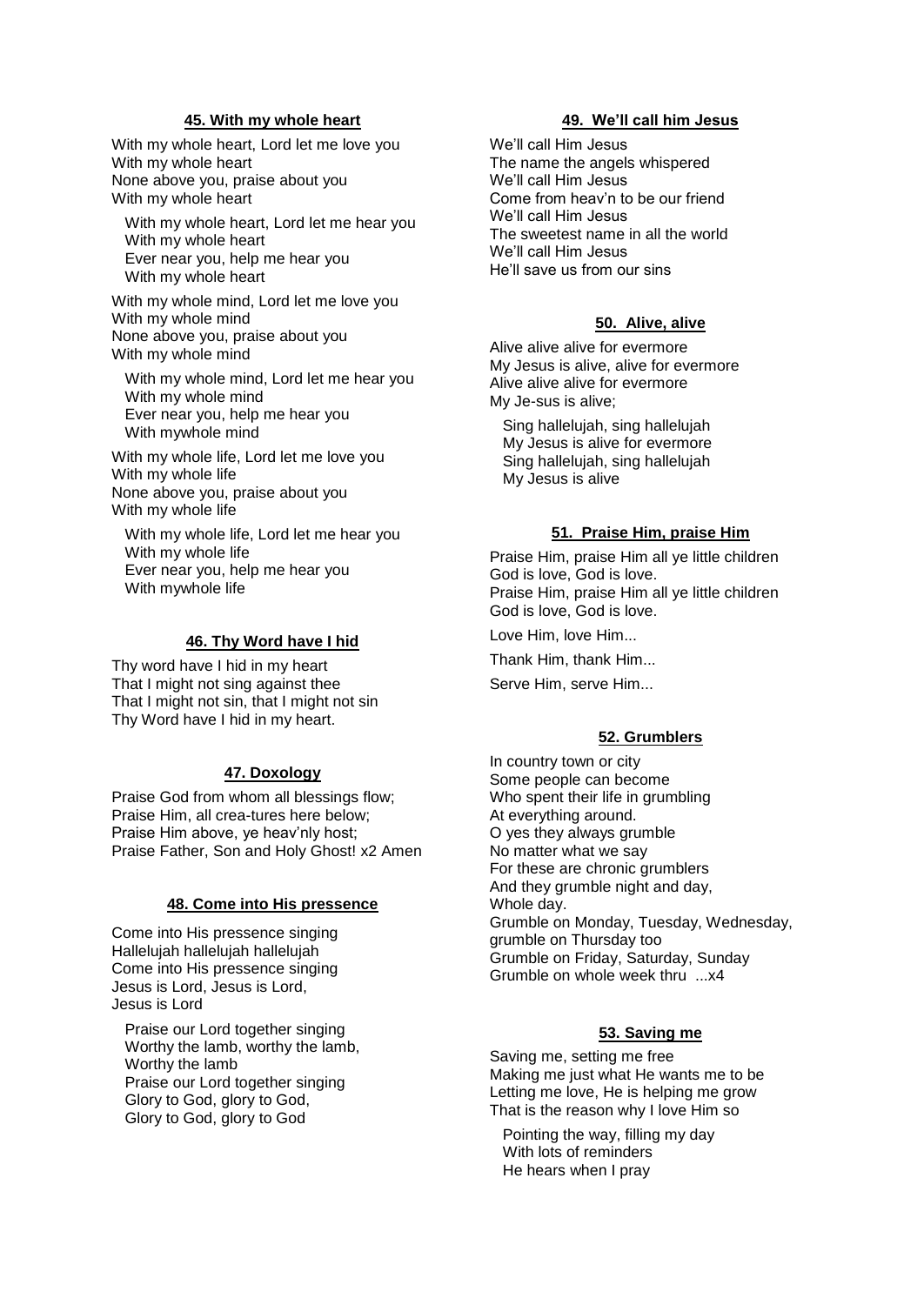Making me do so His work I can do That is the reason why I will be true

Keeping me pure, making me sure That all He has given will ever endure Staying so near that I know He is near That is the reason why I will not fear That is the reason why I will not fear

# **54. Being Big**

Saul is mighty big The biggest fellow in the army But he isn't big enough To lift the giant in the land.

David's might is small Immature and ballistic soldier But he lift him anyway because he Have been in worth being a son of man

You can be big on the outside And up in the battle Spiritual victories just not won that way Being big on the inside will give you The power, to win all the battle If you watch and pray

## **55. I am a C**

I am a C, I am a C H I am a C H R I S T I A N And I have C H R I S T In my H E A R T And I will LIVE ETERNALLY

#### **56. Only one way**

There is only one way, and it is God's way There is only one truth, its in His word There is only one life, its lived in Jesus One way one truth one life Lived in the Lord

#### **57. I'm glad**

I'm glad, I'm glad, I'm glad I'm glad He is my Saviour I'm glad, I'm glad, I'm glad, I'm glad He is my Lord I'm glad, I'm glad, I'm glad, I'm glad, I'm glad, I'm glad, I'm glad, I'm glad He is my Lord

Are you glad, are you glad, are you glad, Are you glad he is your Saviour Are you glad, are you glad, are you glad, Are you glad he is your Lord Are you glad, are you glad, Are you glad, are you glad, Are you glad, are you glad, are you glad, Are you he is your Lord I'm glad, I'm glad, I'm glad, I'm glad I live in Heaven I'm glad, I'm glad, I'm glad, I'm glad I live with Him. I'm glad, I'm glad, I'm glad, I'm glad, I'm glad, I'm glad, I'm glad, I'm glad I live with Him

Are you glad, are you glad, are you glad, Are you glad you live in Heaven Are you glad, are you glad, are you glad, Are you glad you live with Him. Are you glad, are you glad, Are you glad, are you glad, Are you glad, are you glad, are you glad, Are you glad you live with Him.

I'm glad, I'm glad, I'm glad, I'm glad, I live with Him

#### **58. Fill in the blanks**

I've been to sea In the middle of the deep blue sea A great big whale was within find And more was he in for a big surprise He opened his mouth and what do you think? He swallow brother (what?...) As quick as a wink

You've got fill in the blanks You've got to close your eyes and think It was just like being in a jail Down in the belly of the whale Who was it? Jonah?

I've been in a tree In the top of a sycamore tree Stand a lit'le among on limb so high He heard that (what?...) Would be passing by He was so short that he could no see And thats why he climbed up a Sycamore tree,

You've got fill in the blanks You've got to close your eyes and think Who is Zacchaeus want to see? From the top of the sycamore tree? Was it Jesus?

Down in the den In the bottom of a lion's den The king threw (what?...) to the hungry beast The lions getting ready for a great big feast They step their claws And they lick their paws But God was in vows and He lock their jaws You've got fill in the blanks

You've got to close your eyes and think Tell me now if you can Who is in the lions den?Was it Daniel?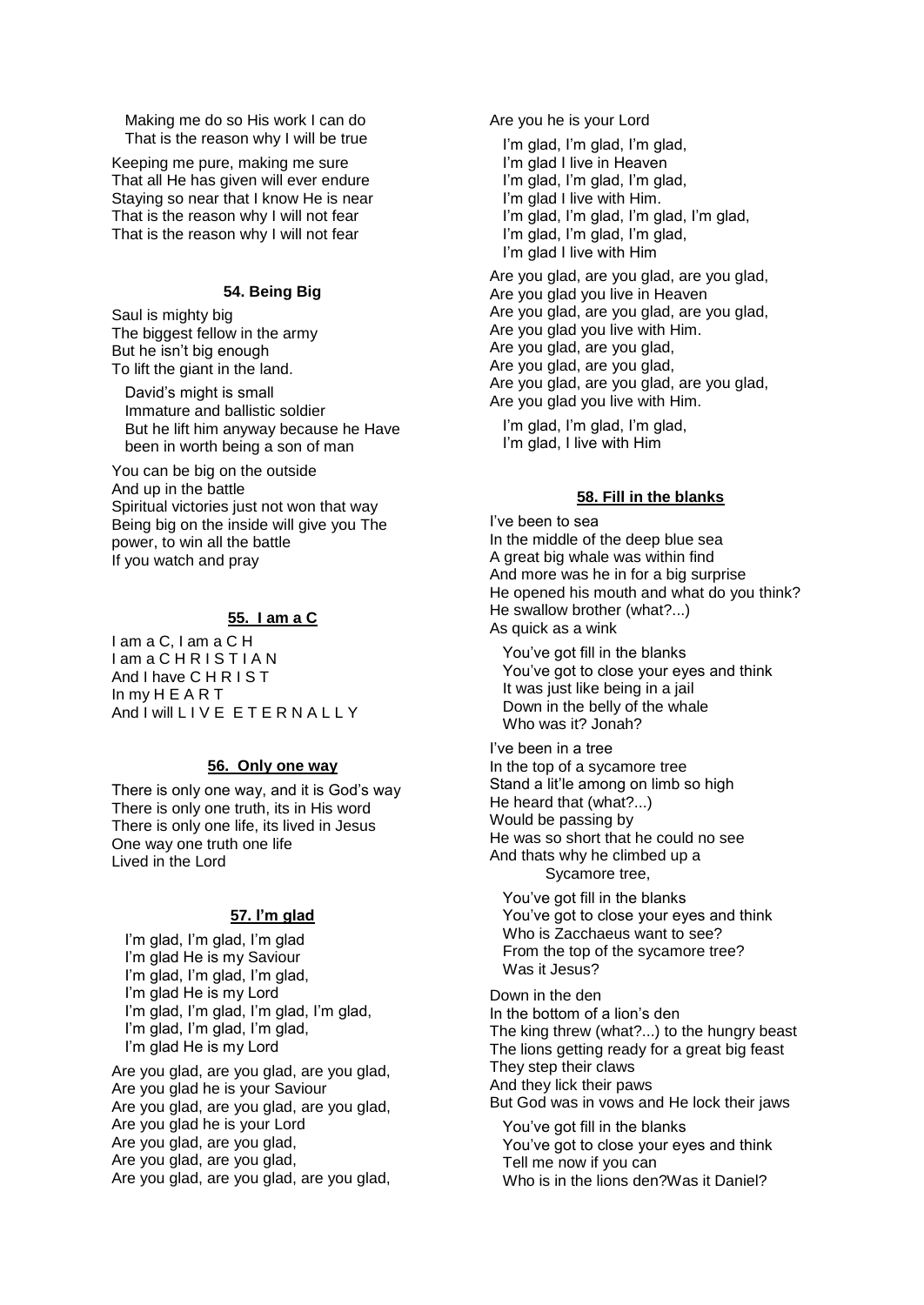Who is Zacchaeus want to see From the top of the sycamore tree? Jesus Everybody give a yell Who is in the belly of the whale? Jonah

## **59. Whisper a prayer**

Whisper a prayer in the morning Whisper a prayer at noon Whisper a prayer in the evening To keep your heart in tune

# **60. He is Lord**

He is Lord, he is Lord He is risen from the dead and He is Lord Every knee shall bow, Every tongue confess That Jesus Christ is Lord

He's our King, He's our King He is reigning over us and He's our King We adore and praise and lift up our voice To Jesus Christ our King

## **61. Abundwonderful life**

There is abundwonderful life in Jesus Abundwonderful life that never waste Abundwonderful happy There's abundwonderful friends There's abundwonderful life in Him.

Jesus is our reason for living Jesus is your joy when you are sad He gives hope when days are dreary Straight when you are weary He can make my cheering in me When things are bad

Jesus gives you life that everlasting Jesus gives you love when you're alone He gives peace when you're worried Patience when you are hurried When your day is starry He is telling the truth

## **62. Father Abraham**

Father Abraham had many sons Many sons had Father Abraham I'm one of them, and so are you So lets just praise the Lord - Right arm

Right arm, left arm.

Right arm, left arm, right foot.

- Right arm, left arm, right foot, left foot.
- Right arm, left arm, right foot, left foot, chin up

Right arm, left arm, right foot, left foot, chin up, turn around.

Right arm, left arm, right foot, left foot, chin up, turn around, sit up

## **63. How did Moses cross**

How did Moses cross the red sea? How did Moses cross the red sea? How did Moses cross the red sea? How did he get across? Did he swim? No no; Did he fly? No no Did he sail? No no no no Did he ride? No no, Did he walk? No no How did he get across? God blew with his wind uff uff uff uff He blew just enough Nough nough nough nough And through the sea He made a path And so he got across.

# **64. Isn't it grand**

Isn't it grand to be a Christian, isn't it grand? Isn't it grand to be a Christian, isn't it grand? Isn't it grand to be a Christian, Monday Tuesday Wednesday Thursday Friday Saturday And all the way Sunday isn't it grand?

# **65. Alphabet song**

A B C D E F G Jesus died for you and me **HIJKLMN** Jesus died for sin of men, amen O P Q R S T U I believe God's word is true U V W God has promised you X Y Z a home eternally

# **66. Behold**

Behold, behold, I stand at the door and Knock knock knock Behold, behold, I stand at the door and Knock knock knock If anyone hear my voice If anyone hear my voice and will Open, open, open the door I will come in.

# **67. Happy all the time**

I'm in right, out right, up right, Down right, happy all the time I'm in right, out right, up right, Down right, happy all the time

Since Jesus Christ came in And cleanse my heart from sin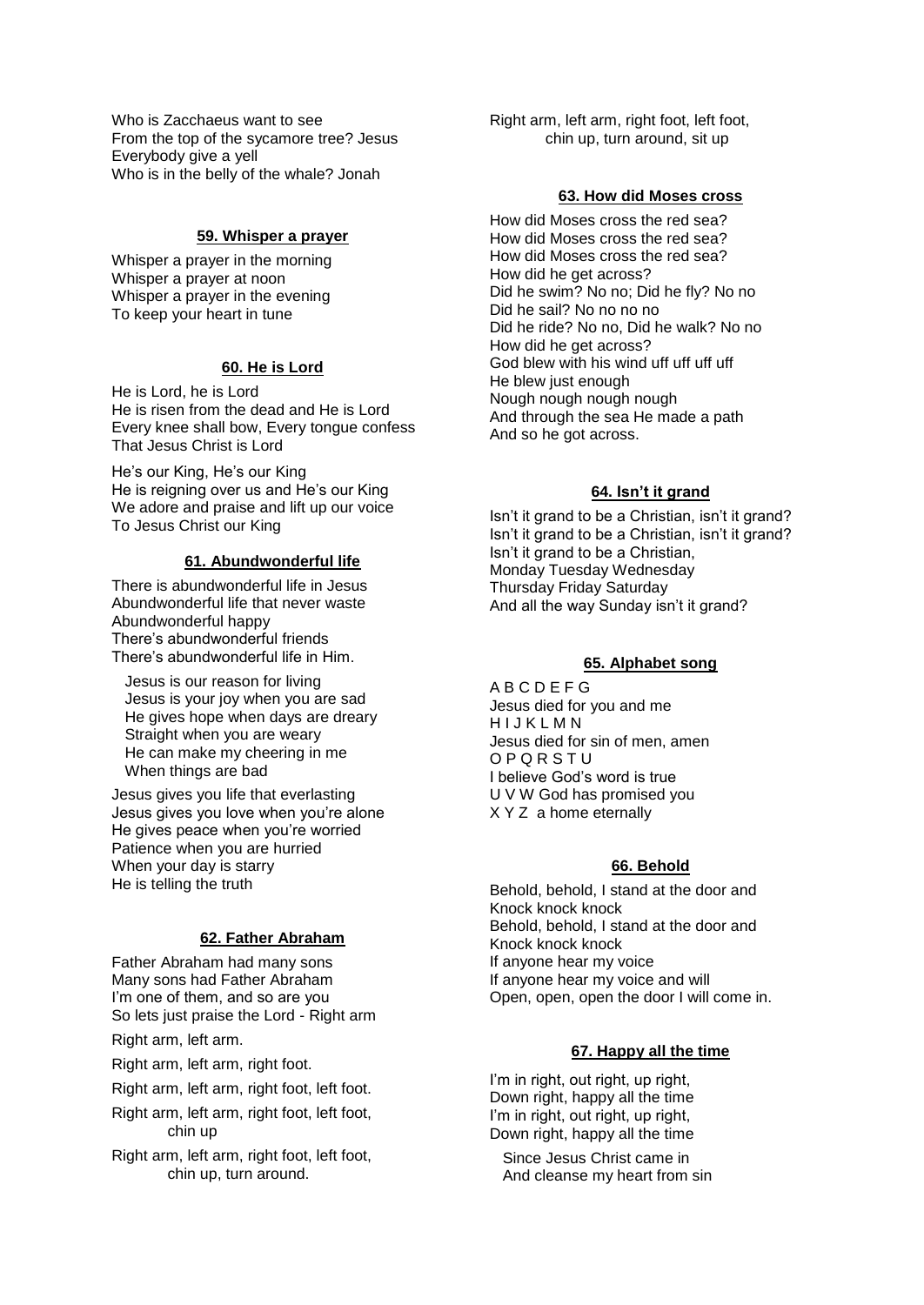I'm in right, out right, up right, Down right, happy all the time

#### **68. Rolled away**

Rolled away, rolled away, rolled away Every burden on my heart rolled away Rolled away, rolled away, rolled away Every burden on my heart rolled away

Every sin, hard to go, With the crimson flow, hallelujah Rolled away, rolled away, rolled away Every burden on my heart rolled away

## **69. The wise man**

The wise man built his House upon the rock ...x3 And the waves came tumbling down.

The rains came down And flood came up ...x3 And the house on the rock stood fast.

The foolish man built his House upon the sand ...x3 And the winds came tumbling down.

The rains came down and flood came up ...x3 And the house on the sand went smashed

## **70. Oh be careful little eyes**

Oh be careful little eyes what you see! Oh be careful little eyes what you see! There's a Father up above And He's looking down with love So be careful little eyes what you see.

Oh be careful little ears, what you hear!...

Oh be careful little mouth,what you say!... Oh be careful little hands,what you touch!... Oh be careful little feet,where you walk!...

## **71. My God is so big**

My God is so big So strong and so mighty There's nothing my God cannot do! (For you, for you, for you)

The Mountains are His The rivers are His The stars are His handiwork too!

## **72. Peter, James & John**

Peter, James & John in a sailboat ..x3

Out on the rolling sea

They fished all night But they caught no fishes ..x3 Out on the rolling sea

Christ came walking And he told them ..x3 Out on the rolling sea

Cast your nets on the other side ..x3 Out on the rolling sea

Then their nets were full and breaking ..x3 Out on the rolling sea

### **73. Floating zoo**

Noah cried come on creatures All are board for the floating zoo So they sailed away on a rainy day Two by two

Noah cried come on creatures All are board for the floating zoo So they sailed away on a rainy day With a bin of crows and the turkey tots Two by two.

Noah cried come on creatures All are board for the floating zoo So they sailed away on a rainy day With the cats and the bats And the long tail rats, a bin of crows And the turkey tots; two by two

Noah cried come on creatures All are board for the floating zoo So they sailed away on a rainy day With the mice and the mews and the Kangaroos, the cats and the bats And the long tail rats, a bin of crows And the turkey tots; two by two

Noah cried come on creatures All are board for the floating zoo So they sailed away on a rainy day With the elephants and the pelicans The mice and the mews and the Kangaroos, the cats and the bats And the long tail rats a bin of crows And the turkey tots; two by two

Noah cried come on creatures All are board for the floating zoo So they sailed away on a rainy day With the honey bees and the Chimpanzees, the elephants and the Pelicans, the mice and the mews and The Kangaroos, the cats and the bats And the long tail rats, a bin of crows And the turkey tots; two by two

Noah cried come on creatures All are board for the floating zoo So they sailed away on a rainy day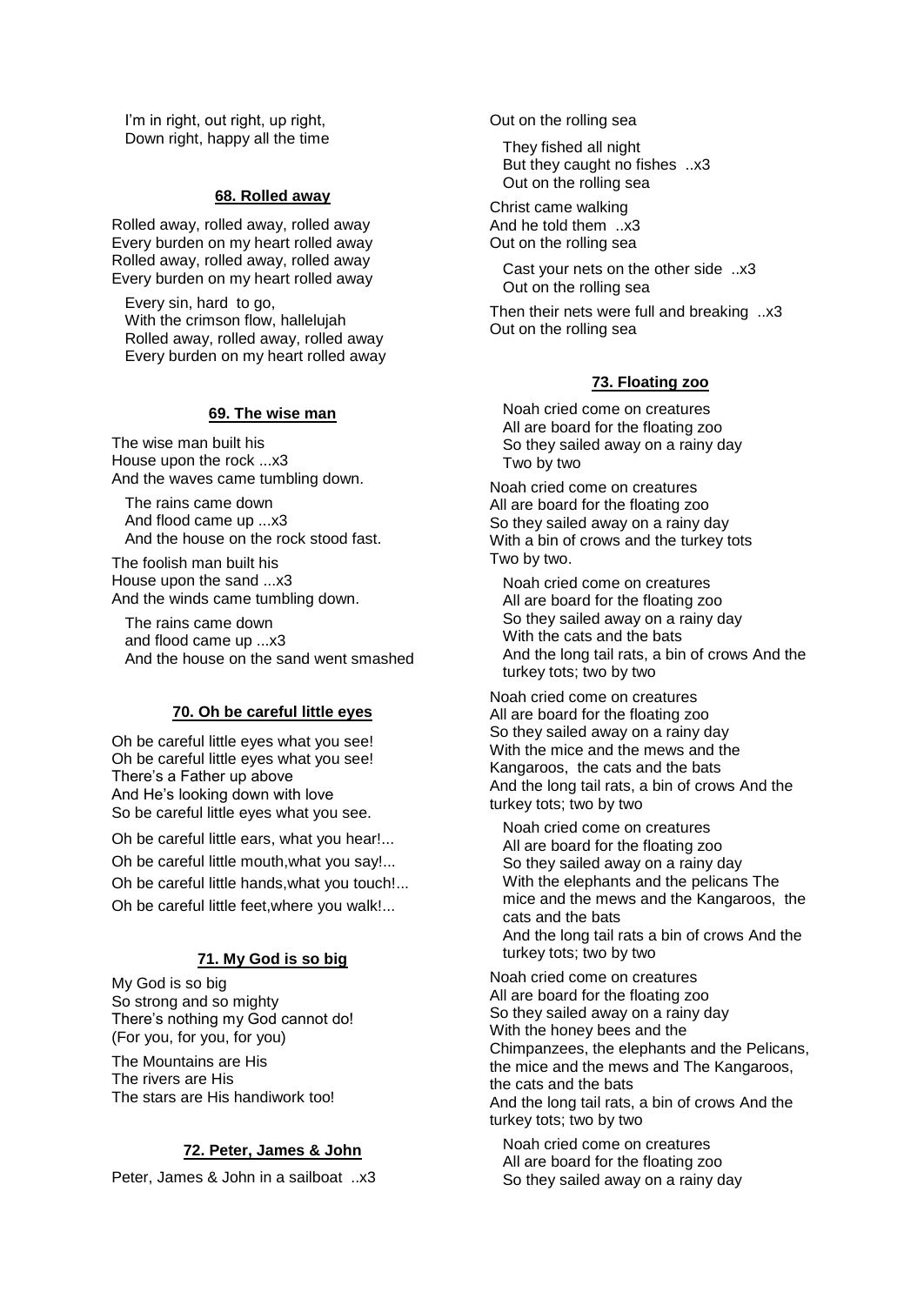With the big and small, he call them all The honey bees and the chimpanzees The elephants and the pelicans The mice and the mews and the Kangaroos, the cats and the bats and The long tail rats, a bin of crows and The turkey tots; two by two

Noah cried come on creatures All are board for the floating zoo So they sailed away on a rainy day Two by two

## **74. The NT song** (*Yankee doodle*)

Matthew, Mark, Luke and John, Acts and the Letter to the Romans, First and Second Corinthians, Galatians and Ephesians. Philipians, Colossians, First and Second Thessalonians, First and Second Timothy, Titus and Philemon. Hebrews, James First and Second Peter First and Second and Third John, Jude and Revelations. These are books of the New Testament.

## **75. I'm happy today**

I'm happy today, yes I am happy today In Jesus Christ I am happy today Because He's taken all my sins away And that's why I am happy today

loving..., joyful..., preaching...

#### **76. We shall overcome**

We shall overcome ...x3 some day! O deep in my heart, I do believe We shall overcome some day. The Lord will see us through... It's on to victory...

#### **77. Troubles in my way**

Troubles in my way, I'm gonna pray sometime ..x2 Don't you know Jesus, is gonna fix it Only Jesus, is gonna fix it; my sweet Jesus, is gonna fix it, After a while.

gonna sing..., gonna smile...

## **78. Ain't no rock**

Ain't no rock, gonna stand in my place As long as I'm alive to glorify

His holy name ...x2

*Praise His holy name, As long as I'm alive to glorify His holy name ...x2*

Ain't no tree, gonna lift its branches, As long as I'm alive to glorify His holy name ...x2

Ain't no bird, gonna sing in my place, As long as I'm alive to glorify His holy name ...x2

Ain't no rock, no tree, no bird, Gonna stand in my place, As long as I'm alive to glorify His holy name ...x2

Ain't no man, gonna stand in my place, As long as I'm alive to glorify His holy name ...x2

#### **79. I love to Praise**

I love to praise Him, I love to praise His name ...x2 Let me tell you now, I love to praise His Holy name.

He's my Rock, He's my Rock My rock, my sword, my shield He's the will, He's the will In the middle of my wheel I know He'll never, never, Never let me down He's just a jewel, a jewel, That I have found Hallelujah - hallelujah, Hallelujah - hallelujah I love to praise His name ...x2 Let me tell you now, I love to praise His Holy name.

#### **80. Hallelelalelalaleluyah**

Hallela la le la la le lu jah, Halela la le la le lu jah ...x2 Jesus is a friend, is a friend next to you Jesus is a friend so sing along; Jesus is a friend, is a friend next to you Jesus is a friend so sing, sing along

Give someone a hug, a hug next to you... Praise be to God, be to God forever...

## **81. I'm gonna view**

I'm gonna view that holy city, I'm gonna view that holy city One of these days ...x2

I'm gonna see my loving Jesus...,